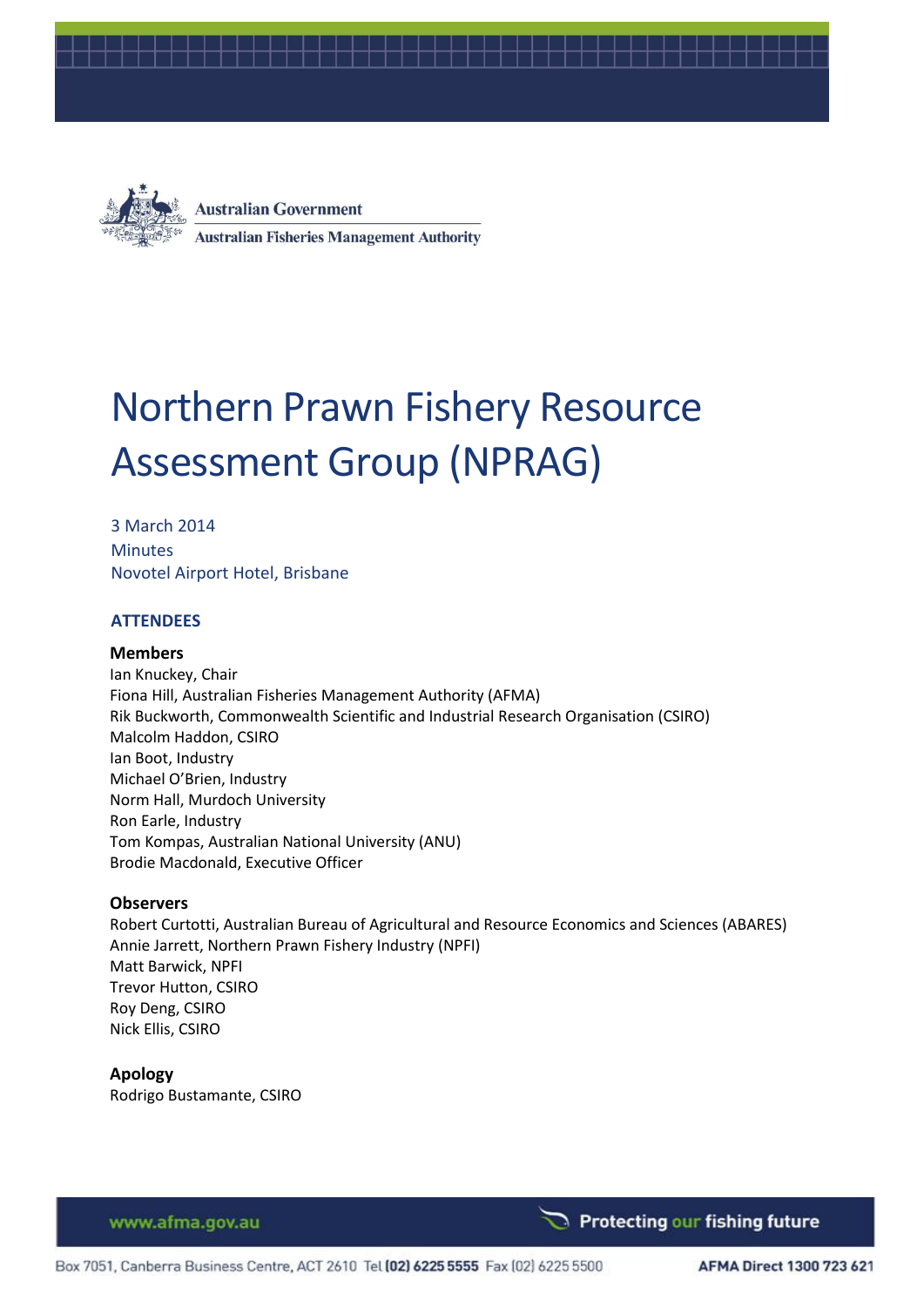## **Agenda Item 1 - Preliminaries**

## **1.1 Welcome and apologies**

The Northern Prawn Fishery Resource Assessment Group (NPRAG) Chair, Ian Knuckey, opened the meeting at 9:00 am, welcoming all members and observers. The Chair thanked CSIRO for the quick turnaround in undertaking the work requested from the last meeting on 10 February.

An apology was received from Rodrigo Bustamante.

#### **1.2 Declarations of interest**

The chairman asked members to announce any declarations of interests in regards to the agenda items. Members declared their interests and these are outlined in [Table 1.](#page-1-0)

| <b>Member</b>           | <b>Declared Interest</b>                                                           |  |  |  |
|-------------------------|------------------------------------------------------------------------------------|--|--|--|
| lan Knuckey             | Independent Chair of the NPRAG and scientific member on the NPF                    |  |  |  |
|                         | management advisory committee (NORMAC). No pecuniary interest.                     |  |  |  |
| <b>Fiona Hill</b>       | AFMA employee and NPF manager. No pecuniary interest.                              |  |  |  |
| <b>Rik Buckworth</b>    | CSIRO employee. Participates in projects related to the NPF that currently         |  |  |  |
|                         | receive funding and will seek to receive funding in the future. Rik Buckworth      |  |  |  |
|                         | excused himself while the remaining RAG members discussed his participation        |  |  |  |
|                         | in the meeting and it was agreed that CSIRO staff involvement in the discussion    |  |  |  |
|                         | was necessary but there was a need to consider the conflict when discussing        |  |  |  |
|                         | research items.                                                                    |  |  |  |
| Malcolm Haddon          | CSIRO employee. Not involved in any NPF research projects                          |  |  |  |
| lan Boot                | Managing Director of Austfish, a company which operates 4 NPF vessels The          |  |  |  |
|                         | RAG agreed that all industry have lots to contribute to discussions and there was  |  |  |  |
|                         | no need to exclude them from discussions.                                          |  |  |  |
| Ron Earle               | Owner of 3 NPF vessels. The RAG agreed that all industry have lots to contribute   |  |  |  |
|                         | to discussions and there was no need to exclude them from discussions.             |  |  |  |
| Michael O'Brien         | Industry representative. Employee of a company that owns statutory fishing         |  |  |  |
|                         | rights (SFRs) in the NPF. The RAG agreed that all industry have lots to contribute |  |  |  |
|                         | to discussions and there was no need to exclude them from discussions.             |  |  |  |
| Tom Kompas              | ANU employee. Undertakes some work on the NPF to do with economic data             |  |  |  |
|                         | including the tiger prawn assessment. The RAG agreed that economic                 |  |  |  |
|                         | considerations are critical to the RAGs deliberations.                             |  |  |  |
| Norm Hall               | Murdoch University and Western Australia Department of Fisheries employee.         |  |  |  |
|                         | No pecuniary interest.                                                             |  |  |  |
| <b>Brodie Macdonald</b> | AFMA employee and NPRAG EO. No pecuniary interest.                                 |  |  |  |
| <b>Observers</b>        |                                                                                    |  |  |  |
| Robert Curtotti         | ABARES employee who undertakes government funded research on the NPF.              |  |  |  |
|                         | The RAG agreed that ABARES undertake valuable work on the NPF and that             |  |  |  |
|                         | there are no specific conflicts in terms of the agenda items.                      |  |  |  |
| Annie Jarrett           | EO of NORMAC and CEO for NPF Industry Pty Ltd (NPFI). No pecuniary interest in     |  |  |  |
|                         | relation to holding NPF SFRs. It was agreed that NPFI makes an important           |  |  |  |
|                         | contribution to meetings and an important role in research.                        |  |  |  |
| <b>Trevor Hutton</b>    | CSIRO employee. Participate in projects related to the NPF that currently          |  |  |  |
|                         | receives funding and will seek to receive funding in the future. It was agreed     |  |  |  |

#### <span id="page-1-0"></span>**Table 1. NPRAG declarations of interest**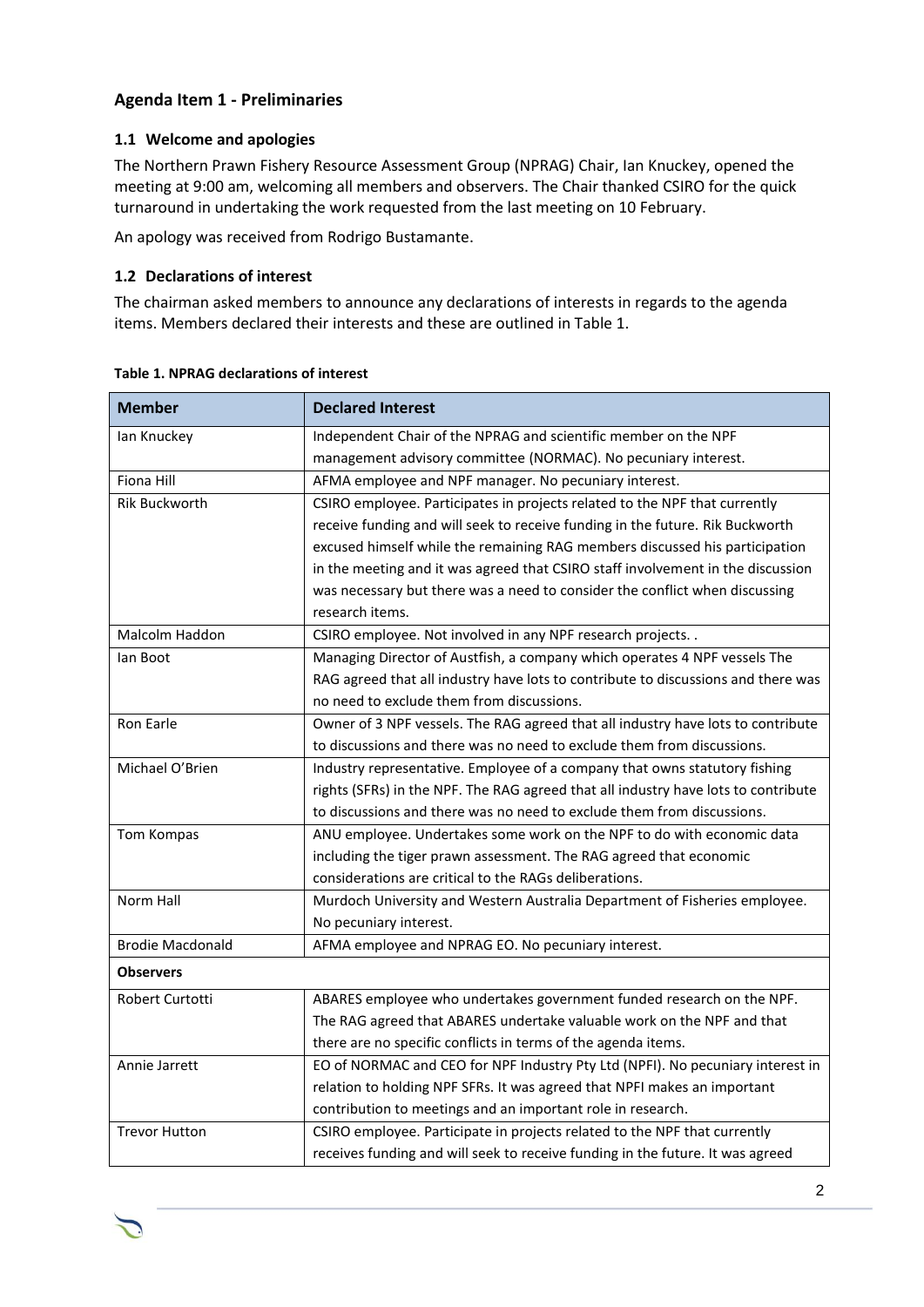|             | that CSIRO staff involvement in the discussion was necessary and any conflicts |
|-------------|--------------------------------------------------------------------------------|
|             | would not bias discussions of the agenda items.                                |
| Sean Pascoe | CSIRO employee. Participate in projects related to the NPF that currently      |
|             | receives funding and will seek to receive funding in the future. It was agreed |
|             | that CSIRO staff involvement in the discussion was necessary and any conflicts |
|             | would not bias discussions of the agenda items.                                |
| Nick Ellis  | CSIRO employee. Participate in projects related to the NPF that currently      |
|             | receives funding and will seek to receive funding in the future. It was agreed |
|             | that CSIRO staff involvement in the discussion was necessary and any conflicts |
|             | would not bias discussions of the agenda items.                                |

## **1.3 Adoption of minutes from previous meetings**

Noting the comments provided by Dr Buckworth, the RAG accepted the minutes from the 10 February 2014 meeting as a true and accurate record of the meeting.

## **1.4 Actions arising from previous NPRAG meetings**

The RAG discussed the action items listed i[n Table 2](#page-2-0) and updated progress. The RAG discussed the actions arising from the 10 February 2014 meeting only. The outstanding agenda items from previous meetings will be discussed at the next full NPRAG meeting.

| Person responsible | <b>Description of ACTION item</b>                                                                                                                                                                                                                  | <b>Progress</b>                                                                                                                                                                                                                  |
|--------------------|----------------------------------------------------------------------------------------------------------------------------------------------------------------------------------------------------------------------------------------------------|----------------------------------------------------------------------------------------------------------------------------------------------------------------------------------------------------------------------------------|
| Fiona Hill         | Fiona Hill to provide update to next RAG<br>meeting on the progress of the review to the<br>conflicts of interest process.                                                                                                                         | Ms Hill informed the RAG that<br>AFMA is still waiting advice on<br>the government position on the<br>reviews conducted in 2013. RAG<br>members will be advised of<br>changes to these arrangements<br>as soon as they are made. |
| <b>CSIRO</b>       | CSIRO to inform NPRAG on the fuel<br>consumption rate used in the MEY trigger<br>calculation.                                                                                                                                                      | It was confirmed that fuel<br>consumption rate used is 2267<br>litres per day.                                                                                                                                                   |
| <b>CSIRO</b>       | CSIRO to confirm what refit costs are included<br>in the MEY trigger calculation.                                                                                                                                                                  | See Agenda Item 2.3.                                                                                                                                                                                                             |
| <b>ABARES</b>      | ABARES to distribute price forecasting model to<br>NPRAG.                                                                                                                                                                                          | Not yet complete.                                                                                                                                                                                                                |
| <b>CSIRO</b>       | <b>CSIRO to conduct:</b><br>Retrospective analysis for 2012 and 2013<br>1.<br>using survey data.<br>Test sensitivities of outputs to price and<br>2.<br>costs.<br>Test scaling factor using 2012 and 2013<br>3.<br>data to validate figure of 1.5. | See Agenda item 2.                                                                                                                                                                                                               |
| NPFI/CSIRO         | NPFI/CSIRO to make a template for collecting<br>information required to calculate trigger,<br>ensuring that the form of the data is consistent<br>with that collected in the annual economic<br>surveys.                                           | Complete see Appendix 1.                                                                                                                                                                                                         |

#### <span id="page-2-0"></span>**Table 2. Actions arising**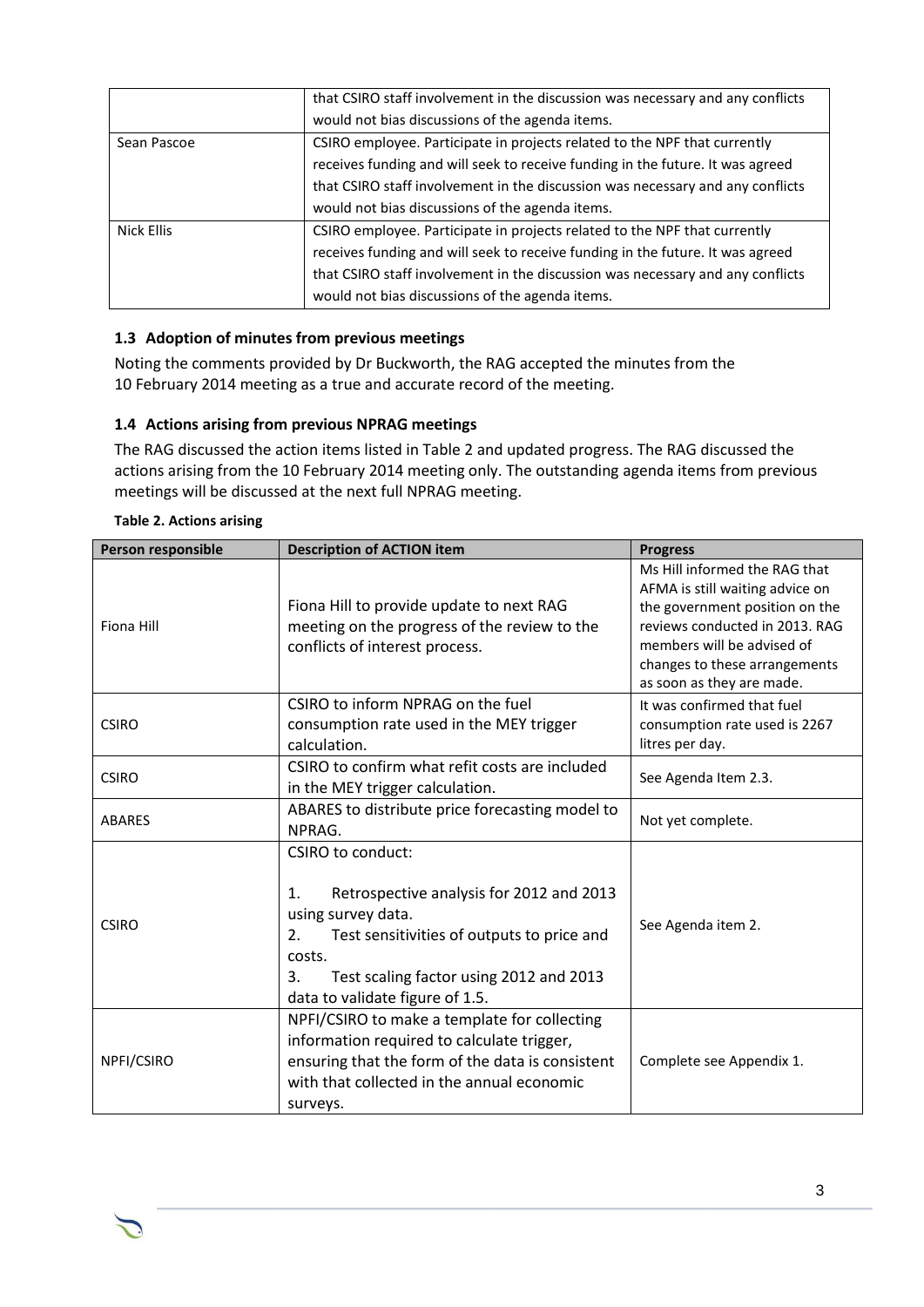| <b>CSIRO</b> | CSIRO to prepare a proposal to assess the<br>impacts of removing the spawner survey in<br>2016.                                        | In progress noting that it is<br>proposed to not have the survey<br>in 2015, not 2016.                                                                                    |
|--------------|----------------------------------------------------------------------------------------------------------------------------------------|---------------------------------------------------------------------------------------------------------------------------------------------------------------------------|
| AFMA         | AFMA to prepare a comparison of vessel<br>charter costs over the last five years of the<br>integrated monitoring program.              | Not yet completed. The RAG<br>requested that this be completed<br>ASAP.                                                                                                   |
| <b>CSIRO</b> | CSIRO to distribute full journal paper to the<br>RAG.                                                                                  | Dr Buckworth advised that as the<br>paper is still in press it may not<br>be appropriate to distribute.<br>However, copies are available by<br>request from the NPRAG EO. |
| <b>CSIRO</b> | CSIRO to amend base case to include<br>'combined' model, and to include the 2012 base<br>case as a sensitivity in the 2014 assessment. | As discussed at Agenda Item 4.                                                                                                                                            |

## **Agenda Item 2 – Implementation of a Maximum Economic Yield (MEY)-based catch trigger for the banana prawn fishery.**

## **2.1 Presentation**

The RAG noted a presentation from Nick Ellis on the additional work conducted by CSIRO following discussions at the February NPRAG meeting. This included:

- Retrospective analysis using economic survey data collected by NPFI;
- A sensitivity test of outputs to price and costs; and,
- Validation of the proposed scaling factor (1.5).

It was emphasised that MEY occurs at the break-even CPUE point where weekly marginal revenue equals marginal cost and (in theory) this is the point where fishing should cease. For the fishery to be stopped at MEY, however, a weeks' notice is required by the fleet. Thus, a "MEY trigger" CPUE needs to be developed whereby the MEY catch rate is back-calculated by one week using a scaling factor that accounts for the slope of CPUE reduction at the end of the season. The detailed calculation of the MEY point is outlined at Appendix 1.

## **2.2 Retrospective analysis**

At its February 2014 meeting, the RAG requested that CSIRO undertake a retrospective analysis to investigate what would have happened if an MEY trigger had been applied to the 2007 to 2013 fishing seasons (post-adjustment). The analysis found that the MEY trigger would have been applied in four of the years (highlighted) but would have limited the fishery duration in only one of these years (2007), by one day. In the remaining three years, all boats had stopped fishing before the MEY trigger catch rate occurred. The RAG concluded that although the fleet generally stopped fishing before the MEY trigger was reached, the data suggested that fishery is already operating in a manner that is reasonably consistent with an MEY target.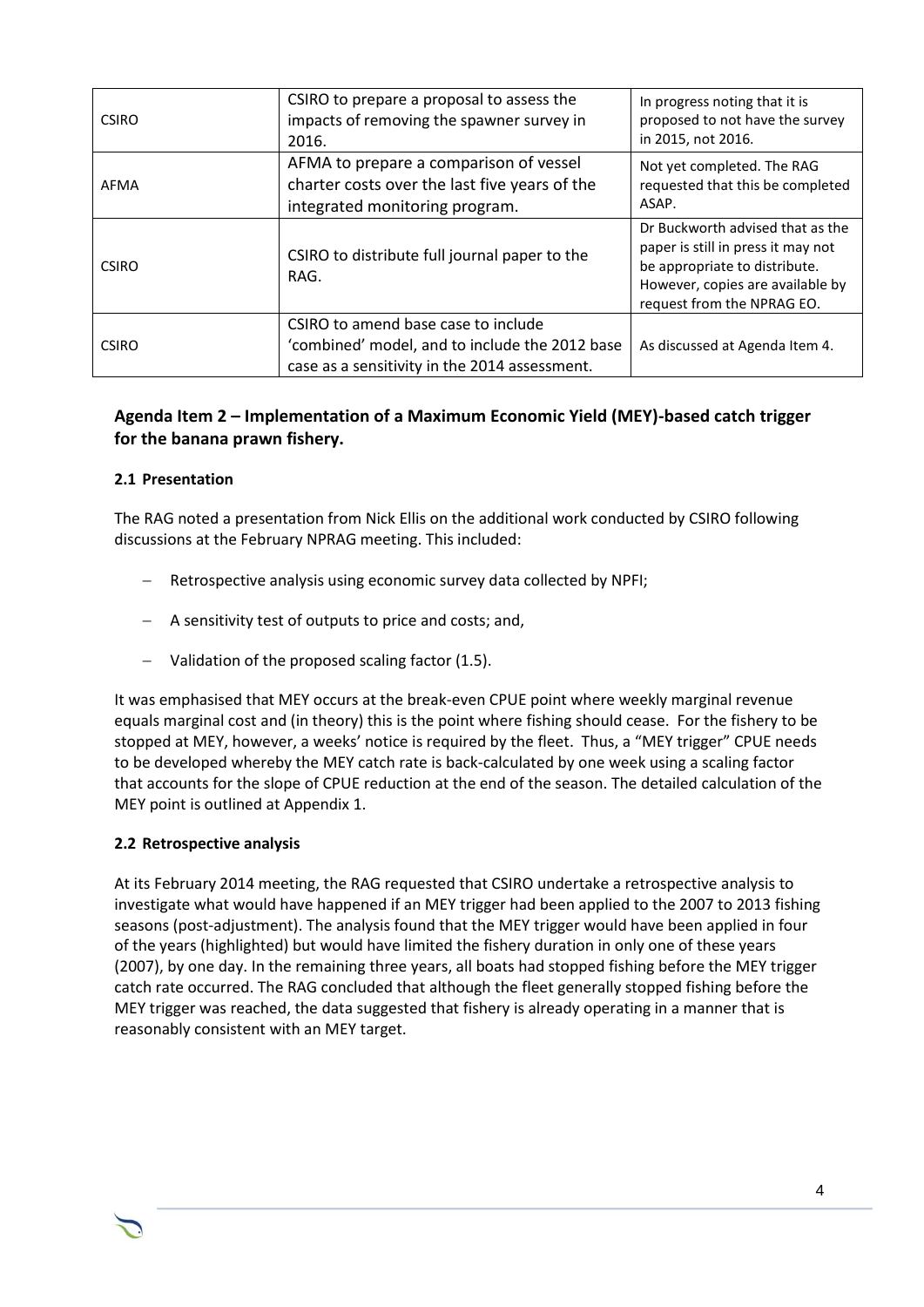|      | <b>Banana</b><br>price<br>(\$ kg $^{-1}$ ) | Daily<br>cost<br>(\$) | Marketing<br>cost<br>(\$ kg $^{-1}$ ) | Profit<br>(\$M) | Revenue<br>(SM) | Cost<br>(\$M) | Trigger<br>$(kg day^{-1})$ | <b>MEY</b><br>Closure<br>day | Final<br>day<br>fished |
|------|--------------------------------------------|-----------------------|---------------------------------------|-----------------|-----------------|---------------|----------------------------|------------------------------|------------------------|
| 2007 | 9.15                                       | 1,818                 | 0.89                                  | 10.8            | 16.8            | 6.0           | 443                        | 56                           | 57                     |
| 2008 | 8.98                                       | 2,318                 | 0.94                                  | 23.8            | 34.3            | 10.6          | 582*                       | 84                           | 79                     |
| 2009 | 9.60                                       | 1,532                 | 0.95                                  | 26.9            | 35.2            | 8.4           | 357                        | -                            | 71                     |
| 2010 | 9.19                                       | 2,054                 | 0.98                                  | 24.3            | 34.1            | 9.8           | 506                        |                              | 71                     |
| 2011 | 8.37                                       | 2,504                 | 1.01                                  | 29.6            | 44.1            | 14.4          | 692*                       | 84                           | 77                     |
| 2012 | 10.65                                      | 2,733                 | 1.03                                  | 24.5            | 36.1            | 11.6          | 572                        | 70                           | 69                     |
| 2013 | 12.66                                      | 2,784                 | 1.05                                  | 16.2            | 24.4            | 8.3           | 480                        |                              | 75                     |

The figures below show cumulative fishery profit (green line) from 2007 to 2013. The total profit curve is flat towards the end of all of the seasons, which shows that overall profit is not overly sensitive to the timing of the season closure in the later weeks. Moreover, the line does not obtain a negative slope, indicating that fishing is not entering non-profitable region under current arrangements. The vertical dashed line show the years where CPUE would have triggered closure of the fishery under an MEY trigger.



<span id="page-4-0"></span>**Figure 1 Time series of cumulative revenue, cost and profit as the season progresses for 2008–2013.**

Generally the RAG considered that these results show that the choices made by industry under the current 500kg/day trigger are not largely out of line with those that would result under an MEY trigger.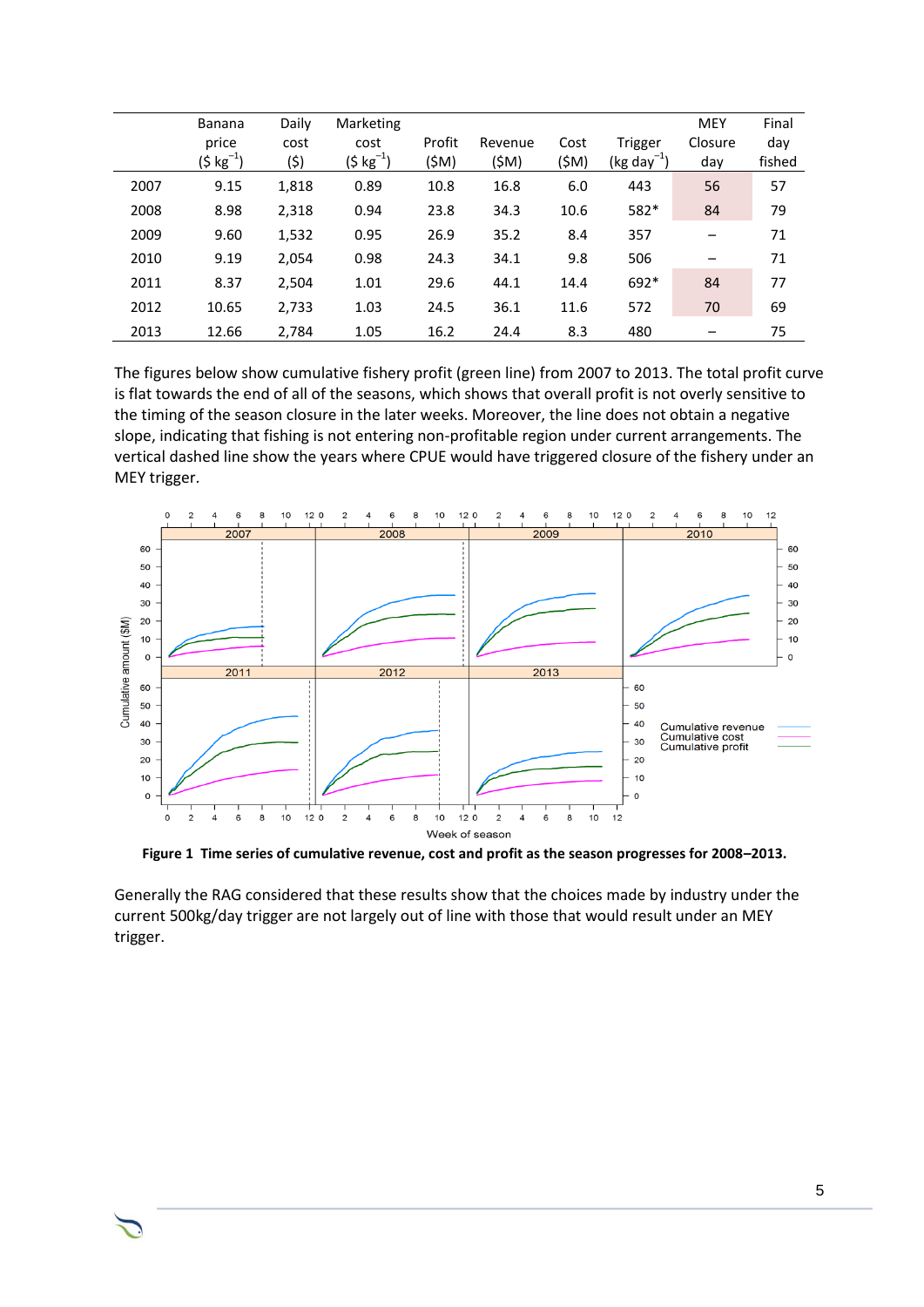#### **2.3 Sensitivity Analysis**

| Price<br>Cost |                  | Catch rate (kg day <sup>-1</sup> ) |         | Price     | Cost             |     | Catch rate (kg day <sup>-1</sup> ) |  |  |
|---------------|------------------|------------------------------------|---------|-----------|------------------|-----|------------------------------------|--|--|
| $kg^{-1}$     | boat-day $^{-1}$ | MEY                                | trigger | $kg^{-1}$ | boat-day $^{-1}$ | MEY | trigger                            |  |  |
| \$8           | \$1,500          | 292                                | 439<    | \$11      | \$1,500          | 202 | 302 <                              |  |  |
|               | \$2,000          | 390                                | 585 >   |           | \$2,000          | 269 | 403 <                              |  |  |
|               | \$2,500          | 487                                | 731 >   |           | \$2,500          | 336 | 504                                |  |  |
|               | \$3,000          | 585                                | 877 >   |           | \$3,000          | 403 | 605 >                              |  |  |
| \$9           | \$1,500          | 254                                | 381<    | \$12      | \$1,500          | 183 | 274<                               |  |  |
|               | \$2,000          | 339                                | 508     |           | \$2,000          | 244 | 365 <                              |  |  |
|               | \$2,500          | 424                                | 636 >   |           | \$2,500          | 305 | 457                                |  |  |
|               | \$3,000          | 508                                | 763 >   |           | \$3,000          | 365 | 548                                |  |  |
| \$10          | \$1,500          | 225                                | 337 <   | \$13      | \$1,500          | 167 | 251<                               |  |  |
|               | \$2,000          | 300                                | 450     |           | \$2,000          | 223 | 334 <                              |  |  |
|               | \$2,500          | 375                                | 562     |           | \$2,500          | 278 | 418 <                              |  |  |
|               | \$3,000          | 450                                | 675 >   |           | \$3,000          | 334 | 501                                |  |  |

The following table was produced to understand the sensitivity of the MEY trigger to a range of cost and price levels. Trigger rates assumed a 1.5 scaling factor.

Professor Kompas emphasised that the price of prawns is a key driver of the MEY prediction. Because ABARES figures are usually a year behind, the RAG agreed that prawn prices obtained from the NPFI economic surveys would be better to use. The RAG agreed that it would be preferable to use pricing information collected within season (at the end of week 4), but that if this is not available, then pricing information from the NPFI economic surveys from the previous year should be used.

## *The RAG recommended using price information collected within season (at the end of week 4), but that if this is not available, then price information from the NPFI economic surveys from the previous year should be used.*

Boat costs are comprised of repairs and maintenance (R&M), crew costs, packaging and handling. In the calculation originally presented to NPRAG, CSIRO had assumed that all R&M costs were variable costs (dependent on fishing). At the February meeting, industry expressed a preference R&M costs to be excluded from the calculation, as they considered these fixed costs, independent of season length. This was further investigated and the results were presented.

## *The RAG recommended using fuel cost information collected within season (at the end of week 4), but that if this is not available, then information from the NPFI economic surveys from the previous year should be used.*

The sensitivity calculations presented above assumed that 20% of R&M costs were variable and should be included in the calculation of daily effort related costs. The RAG noted that R&M costs will vary significantly across the fleet and that these costs may be reported differently by different operators in the survey results. Sean Pascoe presented information on R&M costs across a range of fishing industries. The study assumed that R&M costs depend on the size of the vessel and days fished and will also vary by fisher and gear type. The study found that for tropical prawn fisheries, R&M costs were 15% variable and 85% fixed. The large fixed component is explained by the remoteness of the fishery, which means that refit costs are required regardless of the amount of time fishing. Professor Kompas had data from the most recent economic survey data that supported these findings, estimating R&M costs at 13.4%.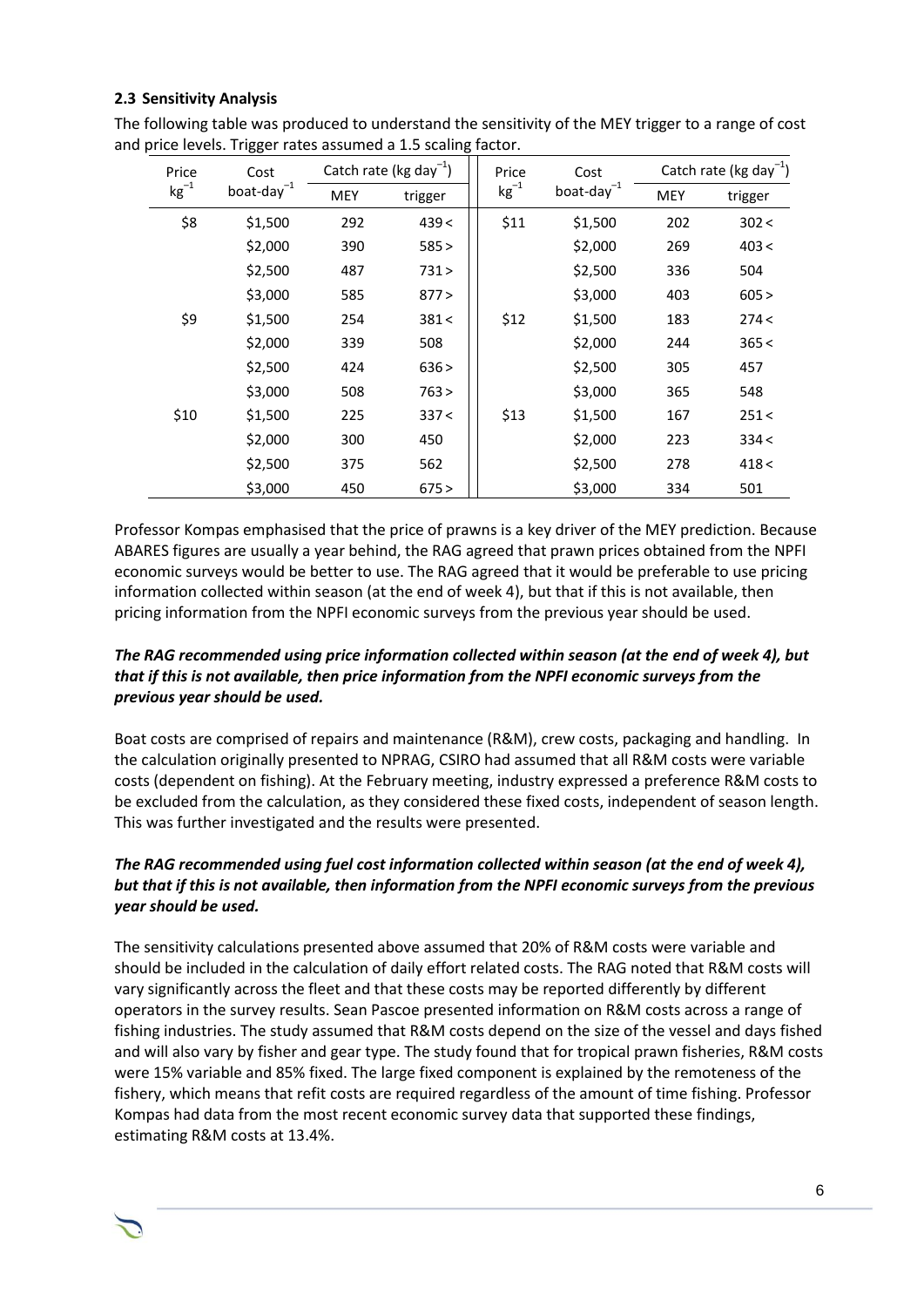## *The RAG recommended using R&M cost information collected from the NPFI economic surveys from the previous year. The RAG recommended the use of an R&M component sourced from the most recent NPFI economic survey, being 13.4% for 2014.*

## **2.4 Scaling Factor**

Previous analyses had indicated that due to the decline in CPUE that occurs after the first month of fishing, a scaling factor of 1.5 would need to be applied to the MEY value at the close of the season to obtain the trigger CPUE value one week prior. Further analysis of this was undertaken by CSIRO using data from 2008 to 2013. [Figure 2](#page-6-0) below demonstrates the relationship between the catch rate over the reference period and catch rate one week later (values of 1.3 and 1.7 and a mid-range value of 1.5 are demonstrated by the horizontal lines).

Although several models were used to fit the ratio, RAG members noted that the ratios varied considerably between the weeks (influenced by moon phase) and also between years. Ultimately, this made it very hard to predict what the catch rate will be one week later. It was agreed that it would be difficult to find a relationship that could be applied across all years (e.g. 2009 and 2013) and there was insufficient time to further explore this for 2014.



<span id="page-6-0"></span>**Figure 2 Ratio between the catch rate over the reference period and catch rate one week later towards the end of the season for 2008–2013.**

Acknowledging that generally there is a drop in CPUE at the latter end of the season, the ratio was actually extremely variable, between 0.8 and 2.0. Dr Kompas noted that given the small number of boats operating at the end of the season, a scaling factor was probably not necessary. This was supported by Dr Pascoe who suggested that there may be no practical advantage in scaling the MEY trigger, as operators would be free to choose to leave the fishery or stay an additional week (past the MEY point) until the fishery closes.

Ultimately, the RAG considered that given the difficulty in determining an exact scaling factor and that cumulative profits were not overly impacted by the exact timing of the season closing [\(Figure 1\)](#page-4-0), there was no need to scale the MEY-trigger amount to reflect catch rates in a weeks' time.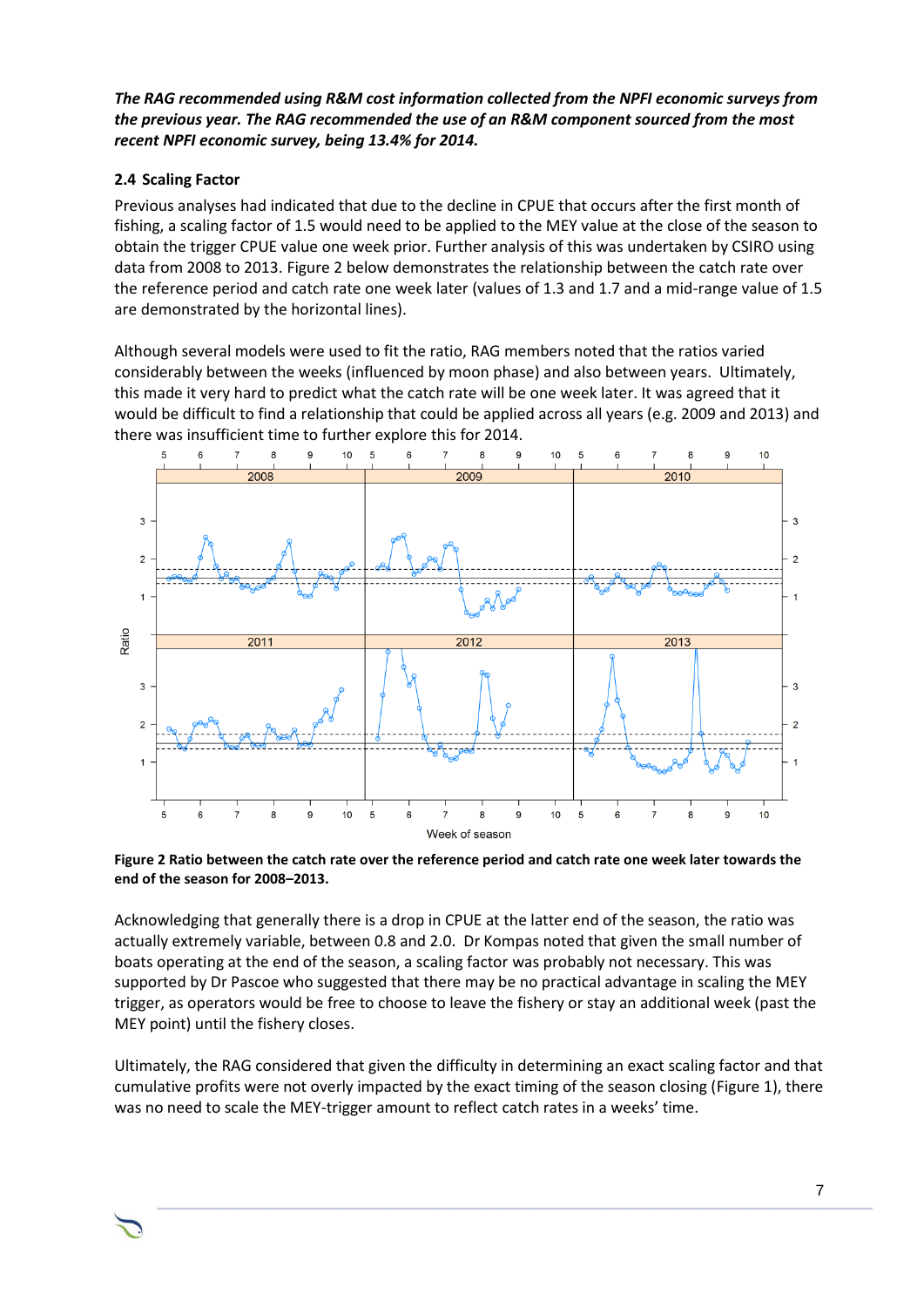## *The RAG recommended no scaling factor for the MEY trigger be applied for 2014 and further evaluation of the need for scaling factors be explored once more information was made available.*

Industry members repeated the concerns raised at the February meeting about the potential impact of the trigger on smaller boats with lower operating costs. The RAG acknowledged this was an issue but could currently only deal with MEY at a fleet level – not at the individual vessel level. Certainly it appears that the individual choices of skippers to leave the fishery at the end of the season were largely achieving MEY at the fleet level anyway. It was indicated that there may be an opportunity to explore this further through a PhD project.

## **2.5 Buffer value**

At its February meeting, the RAG agreed that in the first year of application of an MEY trigger, there should be a buffer of a maximum of a 25% change to the current 500kg/boat/day trigger, to minimise the possibility of extreme changes and the risk this might place on the fishery in the first application of a real-time management trigger. At its meeting following the February NPRAG meeting, the NPF Industry Pty Ltd recommended a buffer level of 15%. This was used in the subsequent CSIRO analyses.

There was concern that both the 25% and 15% buffer values were not based on any science but after some discussion, it was agreed that there was no simple method available to the RAG to determine a more appropriate buffer value. It was suggested that if MEY triggers were low due to good prawn prices (as in recent years) then a buffer value of 15% would be more precautionary than 25% as it would restrict the downward movement of a trigger below 500kg (the current fixed trigger). This trigger is in the NPF harvest strategy and was based on some economics and because it allows for some level of escapement of banana prawns. Industry members in particular were nervous about lowering the trigger by more than 15% from the current trigger.

## *The RAG recommended an interim buffer level of 15% from the current 500kg trigger to minimise changes in the first year of the MEY trigger, and to continue to provide a level of escapement for banana prawns.*

## **2.6 Implementation of an MEY trigger**

The RAG has continued to emphasise that amount of time available to develop an MEY trigger for banana prawn that could be implemented in time for the 2014 season was unreasonable and again, CSIRO scientists and the RAG have been put under considerable pressure to develop harvest strategies and management options without appropriate levels of analysis and testing. As a result, the RAG has put a caveat on the harvest strategy that it should only be applied during 2014 and may be modified in future years. Further, a buffer is recommended for 2014 so that the real time management decisions required for an MEY trigger cannot place undue risk on fishery economics and stock sustainability. Fortunately, to this end, it appears that the current trigger and decisions of individual vessels of when to end fishing the banana season is reasonably within that required to achieve MEY at the fleet level.

## *Thus, only with agreement on all of the individual recommendations above, the RAG recommended implementation of the MEY trigger for the 2014 banana prawn season only based on the method highlighted above.*

## **Agenda Item 3 - Tiger prawn effort pattern**

The RAG noted an update from Dr Buckworth including a presentation of the actual effort patterns by year for 2008 -2013. The recent work by Deng et al. indicated that the effort pattern that is used in the model is an important driver of the accuracy of the prediction of optimal catch and effort, and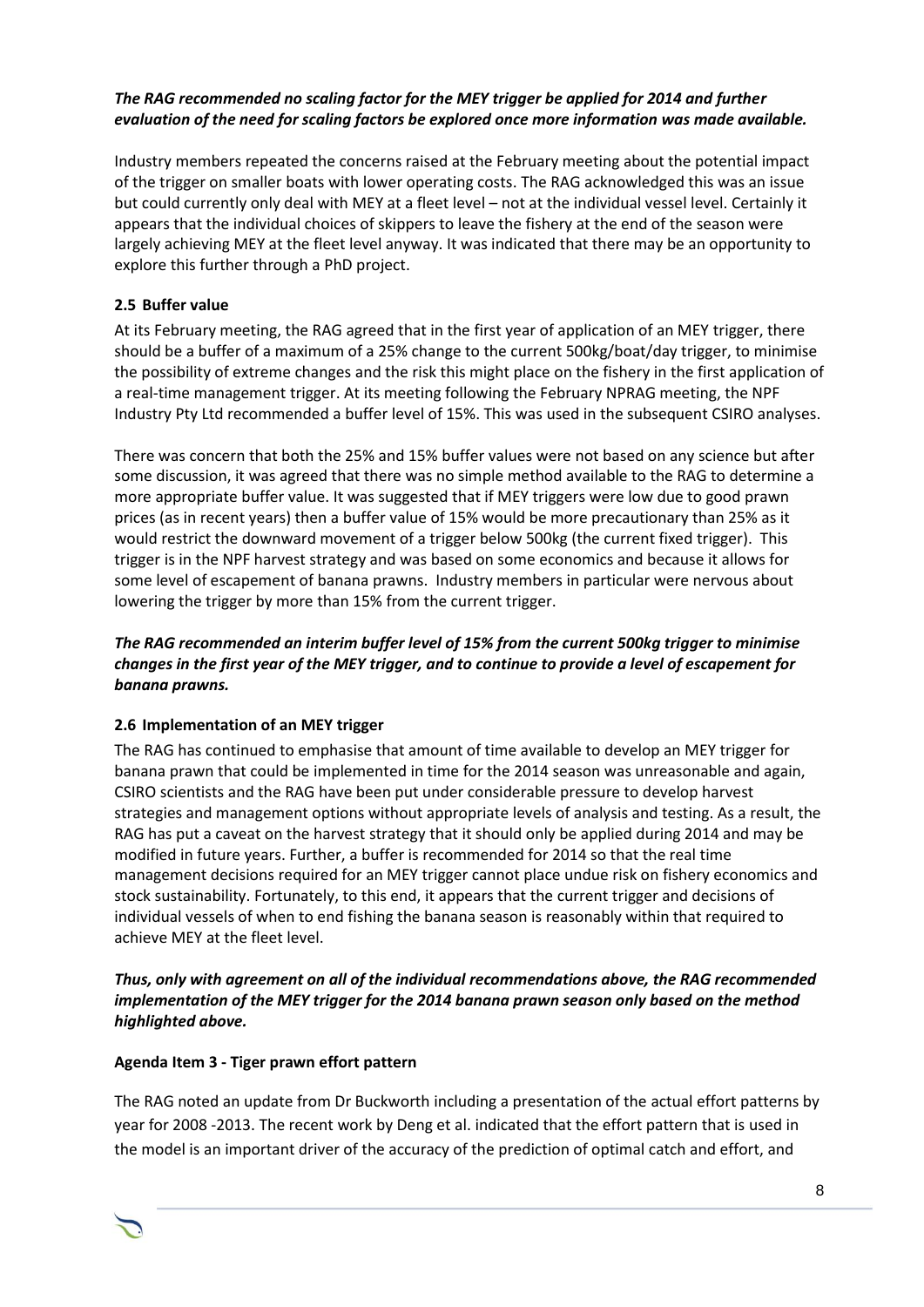that the application of the previous year's or averaged previous two year's effort patterns, improved predictive performance.

Dr Buckworth emphasised that the effort pattern in any tiger prawn fishing year is difficult to predict as it depends not just on the distribution and abundance of tiger prawns but also on the perceived performance of banana prawn season and other fisheries.

Dr Buckworth suggested that it would make sense to use the last two year's average as a starting point and then use the RAG's expert input to inform a better effort pattern. Dr Buckworth suggested that if 2014 is similar to 2013, the actual effort exhibited last year could also be a reasonable effort pattern.



**Figure 3. Actual effort patterns by year (left column) for 2008 -2013 and average actual effort patterns for the corresponding two year periods (right column). The RAG noted that effort data for 2013 are based on preliminary analyses.**

Industry members suggested that with the rainfall seen to date, it could be expected that there will be more effort on bananas than there was last year. Industry members also suggested that, as the survey results are quite similar to last year, effort on tigers will be lower at the beginning of the season. It was also suggested that banana prawns will be easier to sell in 2014 as some operators still have surplus tigers from 2013.

*Thus, based on the findings of the review discussed at the February meeting and consideration of expectations around the 2014 fishing season given rainfall and outcomes of the summer survey, the RAG agreed to use the average of the last two year's actual effort as the predicted effort for 2014.*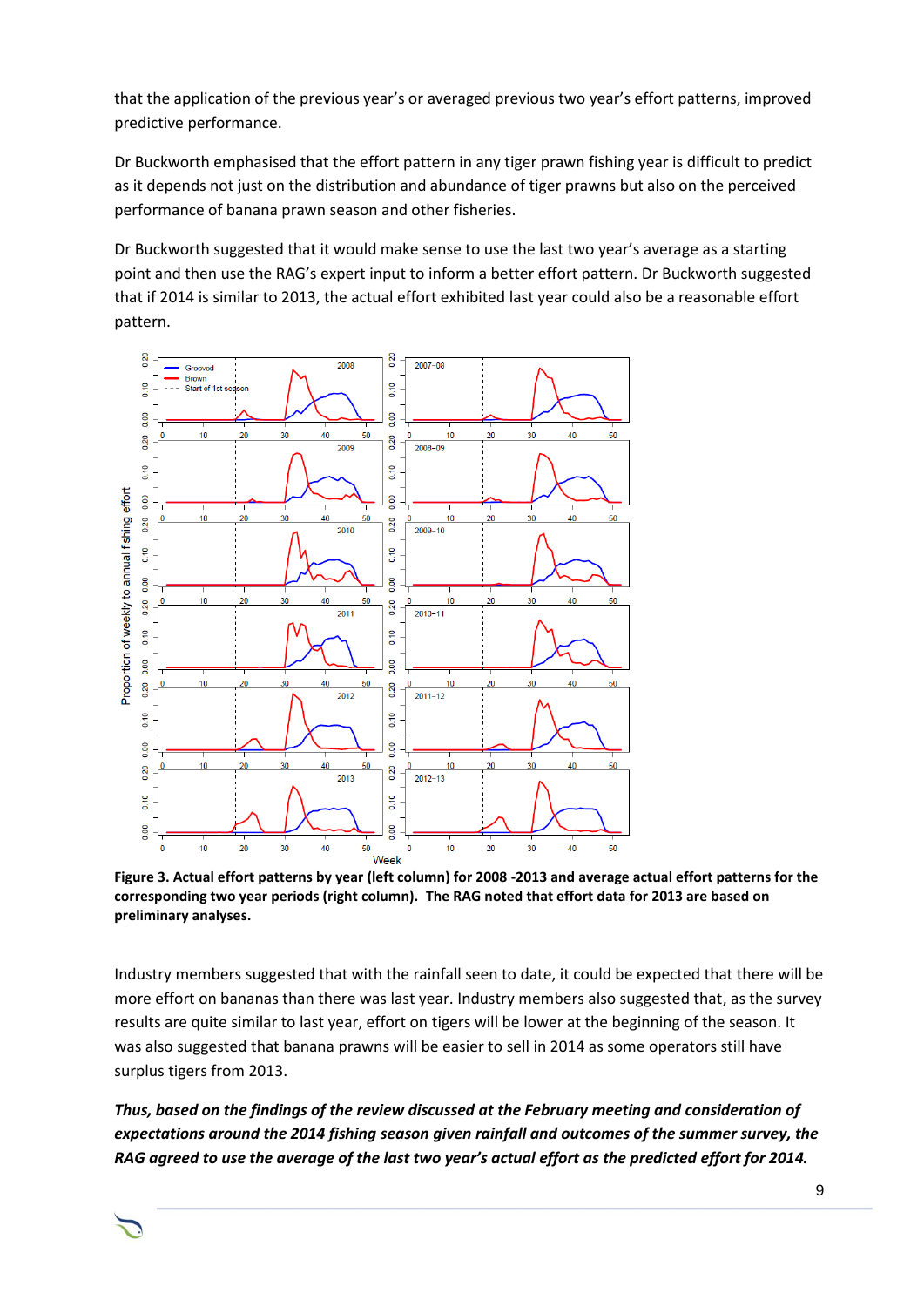## **Agenda Item 4 - Parameters for base case for tiger prawn assessment**

Following the review of the tiger prawn assessment conducted by Deng et al. which was considered at the February meeting, the RAG discussed the new base case parameters to be used for the tiger prawn assessment in 2014.

The RAG discussed the removal of the low effort threshold, which was introduced to reflect the fishery prior to 2007. The RAG noted the explanation from Dr Buckworth that the model originally had 2777 days as the minimum effort allowable in a given year which was applicable to the number of boats operating in the fishery pre 2007. Following the licence buyback and the corresponding reduction in boat numbers, the Deng et al. review found this to be restrictive as the model could not 'search' for less effort i.e. the minimum effort allowance restricts the predictive bounds of the model.

*Subsequently in order to model the current fleet more accurately, the RAG agreed that the low effort threshold of 2777 days should be reduced to 1000 days as a sensitivity test to the assessment. However, the 2777 day threshold will be maintained in the base case.*

*The RAG also agreed that consistent with the findings of the Deng et al. study and this discussion at the February 2014 meeting, the following parameters be included in the new base case assessment:*

- *Dome-shaped selectivity for recruitment survey length frequency data;*
- *Dirichlet-multinomial method for length frequency data*
- *Ignoring the most recent length frequency information from surveys for brown tiger prawns.*

*The RAG agreed that the superseded 2013 base case assessment should be maintained as a sensitivity test to the new base case assessment.* 

## **Agenda Item 7 - Base case for Red Leg Banana Prawn assessment**

The RAG noted the presentation from Dr Buckworth on the base case parameters to be used in the red-leg banana prawn assessment. The RAG noted that the base case assessment assumes a distribution of catches per quarter based on actual effort in 2011.



This pattern assumes that the future fishing effort will be spread evenly across the last three quarters of the year (noting that the fishery is closed in the first quarter).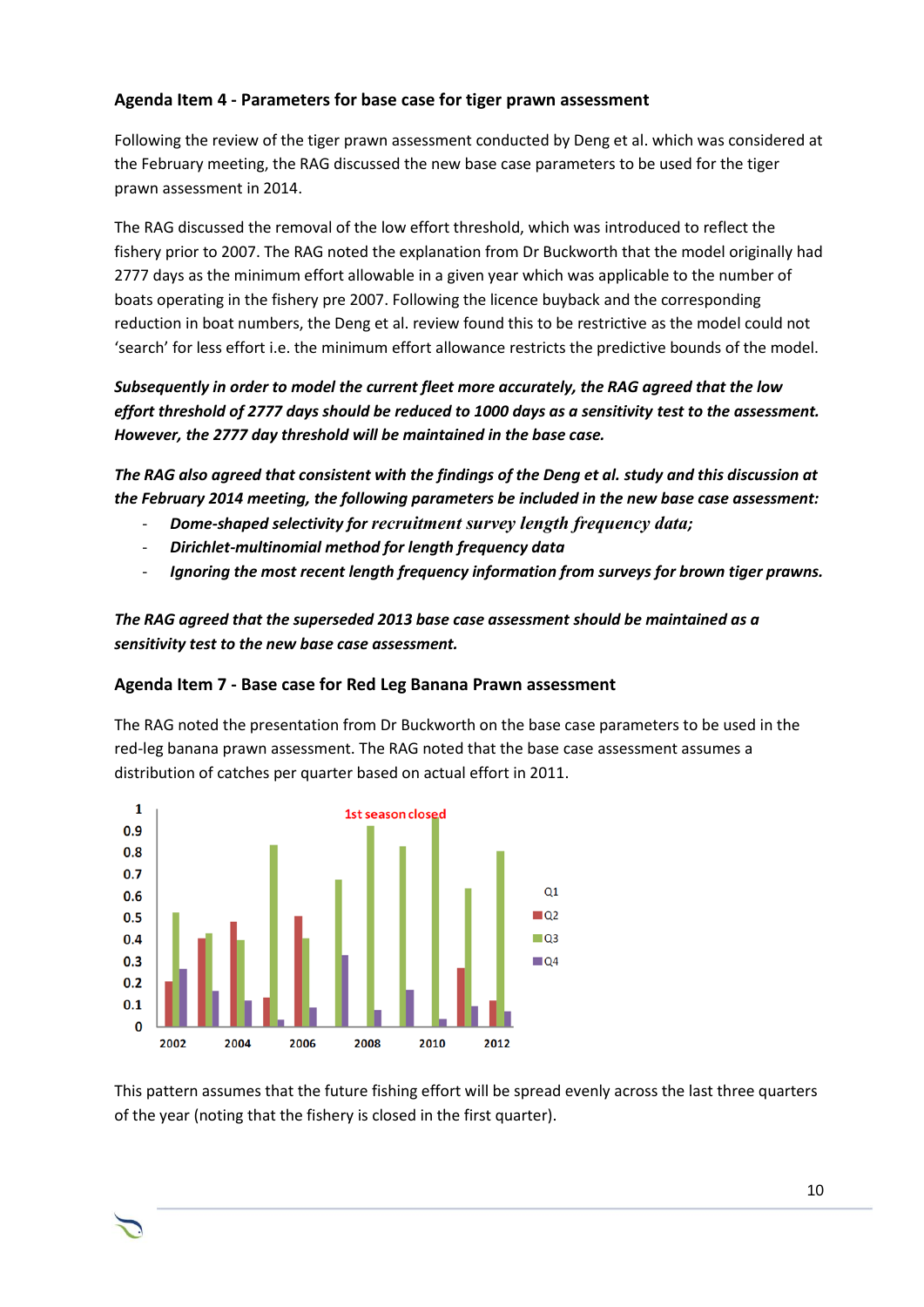## *The RAG agreed that the base-case used in the previous year should be applied in the 2014 assessment.*

## **Agenda Item 8 - Development of the NPF Bycatch and Discard Workplan**

The RAG noted that the previous workplan expired in January 2014 and that AFMA is required to implement a revised workplan by the start of the banana prawn fishing season. AFMA is seeking feedback from NRPAG and NORMAC on specific and achievable action items for inclusion in the workplan.

Ms Hill emphasised the need to define a goal for the fishery to achieve in terms of bycatch reduction. It was suggested that the public perceptions of bycatch are considerable risks for the fishery. Ms Hill noted that the public perception of bycatch issues in other trawl fisheries also attracts criticism to fishing in the NPF. Ms Hill also raised the potential for increasing interaction between the NPF and recreational fishing sector.

It was agreed that AFMA would work directly with NPFI to finalise the workplan but that the discussion of action against the workplan would become a standing agenda item for the RAG.

## **Agenda Item 9 - Timing and frequency of pre-season surveys**

At the February NPRAG meeting, the RAG agreed to return to the practice of undertaking the winter survey every second year. The RAG also noted the resolution from the February 2014 meeting that the idea of removing the annual spawner survey would best be explored by conducting a management strategy evaluation and that CSIRO would be preparing a proposal for this project.

## **Next meeting**

The RAG agreed that the next meeting would be held via teleconference to discuss the red-leg assessment.